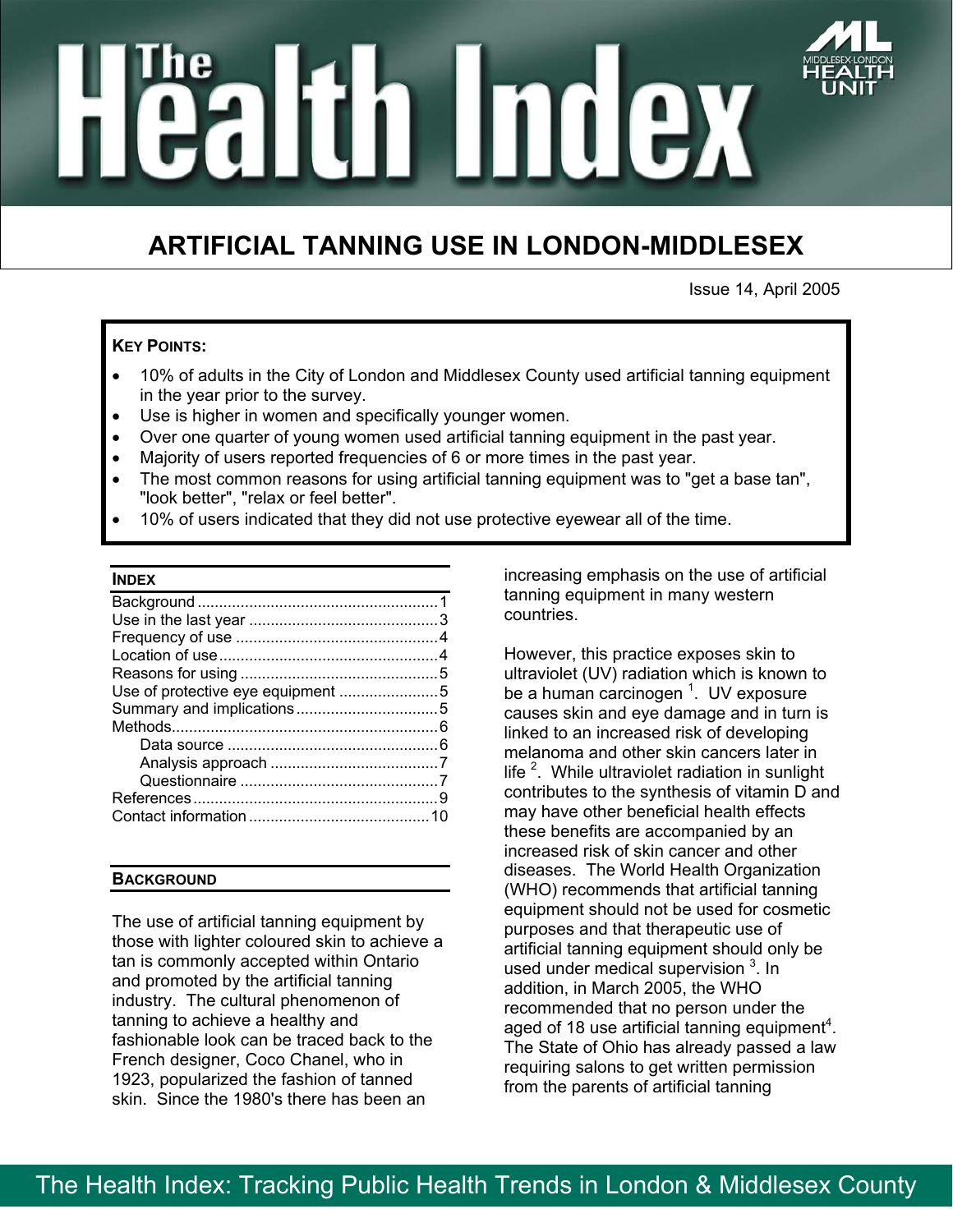equipment users under the age of 18 $5$ . Others areas worldwide have proposed similar laws but face opposition from the artificial tanning industry.

A key priority for the Canadian Cancer Society and Cancer Care Ontario is the reduction of ultraviolet exposure in young adults by the year 2020<sup>6</sup>. Specifically, they target a 75% reduction in the percent of young adults (under 35 years old) using tanning equipment by 2020. Current levels of artificial tanning equipment use are estimated to be approximately 30% in women aged 20-29 and 16% of those aged 30-34 having used at least once in the past 10 years <sup>6</sup>. A 1996 population-based telephone survey conducted in Quebec found that 20.2% of white adults aged 18-60 years old reported that they had used artificial tanning equipment at least once during the five years prior to the survey. The rate of use in the last 12 months prior to the survey was 11.1%. Higher rates were reported in females aged 18-34 years old  $<sup>7</sup>$ .</sup> The study also found just over half (57.6%) of those adults aged 18-60 years old that had used artificial tanning equipment during the 12-month period before the study reported fewer than 12 tanning sessions. While 21.4% reported 12-24 tanning sessions, 7.6% reported 25-50 sessions and 13.4% reported more than 50 sessions.

The Ontario Ministry of Health and Long-Term Care Mandatory Health Programs and Services Guidelines <sup>8</sup>, which all health units in Ontario are required to implement, sets the following behavioural objective to slow the rise in the incidence of skin cancer:

• To increase the proportion of the population of all ages who limit sun exposure, use protective clothing and sunscreens when exposed to sunlight, and avoid artificial sources of ultraviolet light (i.e. sun lamps, tanning booths).

Since 1998, the Middlesex-London Health Unit (MLHU) has actively participated in strategies to:

- promote consumer awareness of the risks of exposure to UV radiation
- engage the artificial tanning industry to improving the safety of their operating practices
- advocate for the establishment of provincial legislation regulating the operation of tanning salons
- support local health professionals in learning about health effects of exposure to UV radiation, specifically from artificial tanning equipment, and
- monitor the use of artificial tanning equipment.

MLHU undertook a Tanning Salon Survey in 1998<sup>9</sup> to assess the condition of the premises and levels of knowledge of tanning salon operators and attendants in relationship to operation of the equipment and the possible health risks associated with use and exposure to UV radiation. The results indicated that generally the tanning salons were maintained in sanitary and clean condition. The main concerns involved regulation of the maximum exposure time, posting of consumer warning signs, health risk knowledge of the attendants and enforcement of the use of protective eye equipment by consumers (goggles).

The artificial tanning industry in Canada has gone largely unregulated. However, on February 23, 2005, the federal Radiation Emitting Devices Regulations (Tanning Equipment) Act (RED Act) came into effect. It now sets out the expectations and technical requirements for the operations of modern tanning devices including:

- A maximum exposure time for the user's first exposure
- A recommended maximum number of exposure times per year be provided to the user based on the characteristics of the lamps and type of tanning equipment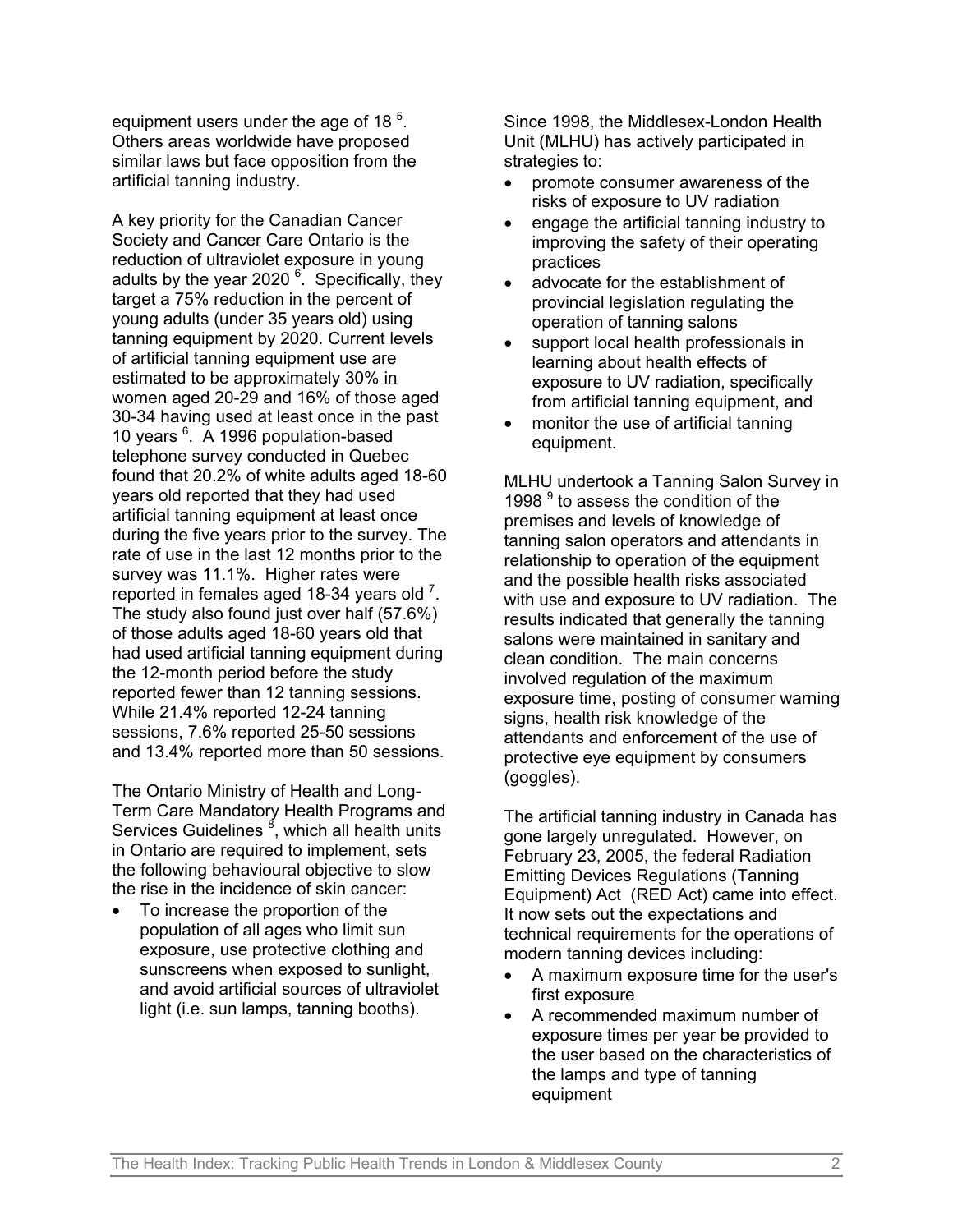- A way to calculate the exposure times that takes into account skin sensitivity and the characteristics of the lamps.
- Requirements for warnings to consumers related to the use of tanning equipment (including warning signs permanently affixed to the external surface of the tanning equipment)<sup>10</sup>.

This Act provides some guidance for the monitoring of tanning equipment use and enforcement by public health inspectors.

In 2003, MLHU led the development of a series of questions (module) to assess the frequency of use of artificial tanning equipment and other related behaviours on the Rapid Risk Factor Surveillance System (RRFSS). The RRFSS is an ongoing, monthly telephone survey of the general adult population conducted by the Institute of Social Research, York University on behalf of MLHU. It collects approximately 100 telephone responses for the Middlesex-London Health Unit area in monthly increments (waves). Twenty-four of the 36 health units in Ontario have participated in this health surveillance system. Further information on RRFSS and the London & Middlesex sample is provided in the "Methods" section.

The "Artificial Tanning Equipment" module became available in September 2003 and nine health units have included this module to-date. MLHU included the questions on January 10, 2004 (Wave 37) and continuously for twelve waves through 2004 to the end of wave 48 on January 9, 2005. This Health Index provides the first analysis of the use of artificial tanning data for London & Middlesex collected from 1,204 households in 2004.

#### **USE IN THE PAST YEAR**

In 2004,  $9.6\%$  ( $\pm$ 1.7%) of all adults aged 18 years and older in London and Middlesex County reported having used artificial tanning equipment such as a tanning bed, sunlamp or tanning light for any reason including medical reasons during the 12 months prior to the survey. This rate differed significantly by gender and age group. Overall, the percentage that reported using artificial tanning equipment in the past 12 months was significantly higher among females  $(13.1\% , \pm 2.6\%)$  as compared to males  $(5.4\% \pm 1.9\%).$ 

When age groups are considered, rates of use were higher in the younger age groups and decreased with increasing age (Figure 1). Those aged 18-34 had significantly higher rates of use (18.4%  $\pm$ 4.0%) compared with those aged 35-49 vears old  $(10.8\% \pm 3.2\%)$  and those aged 50 and older (1.9%  $\pm$  1.2%) where the rate was negligible.

 **Figure 1: Use of Artificial Tanning Equipment in Past 12 months by Age Group London & Middlesex County, Ages 18+, Jan.-Dec. 2004**



Source: RRFSS, Waves 37-48, 2004

When both gender and age were considered together rates were highest in younger females. Over one quarter (28.5%  $\pm$  6.6%) of females aged 18-34 years old reported having used artificial tanning in the past 12 months. This was significantly higher than the males in the same age group (8.8%  $\pm$  4.1%) as well as males or females in the 35-49 year old age group (Figure 2).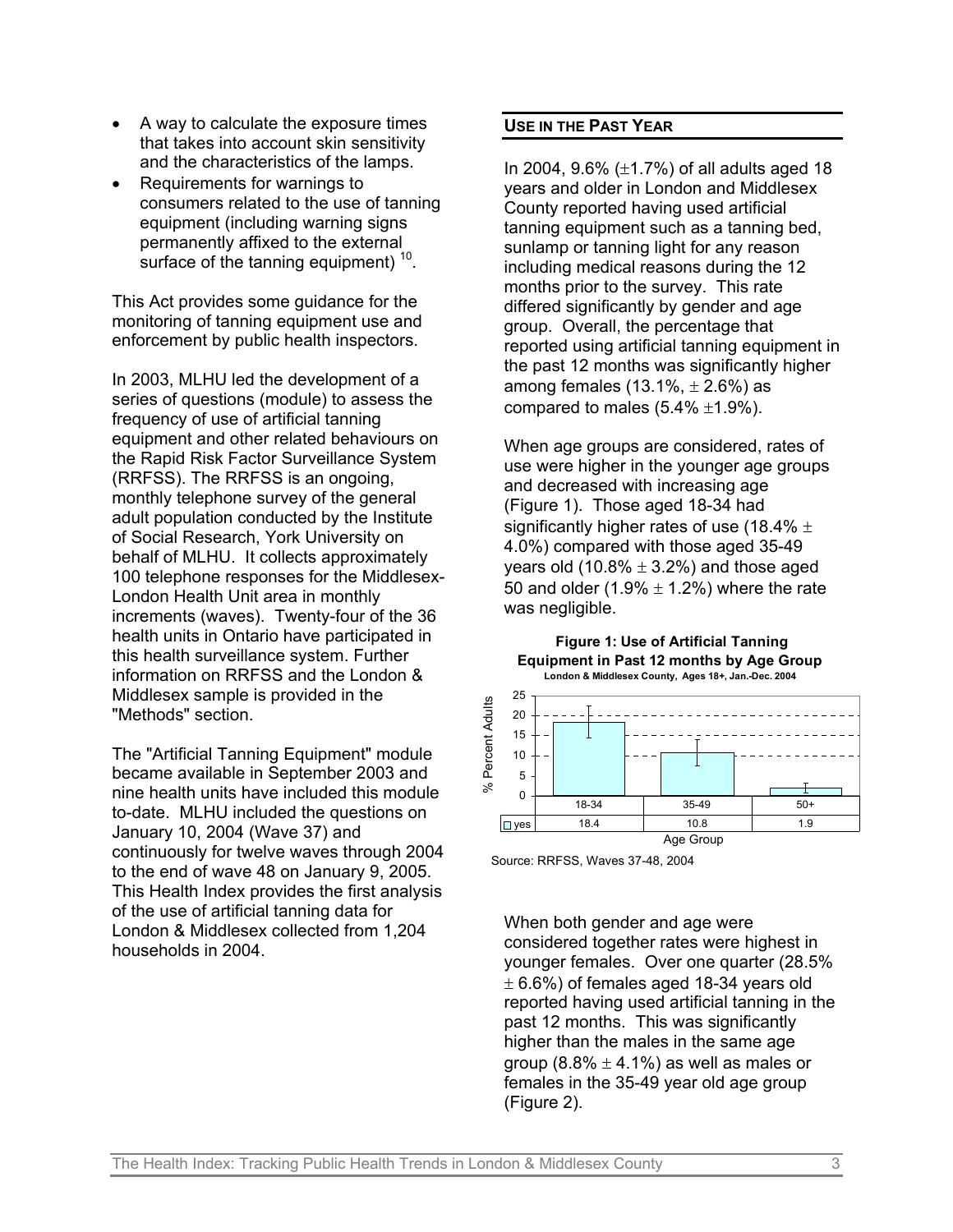

Source: RRFSS Waves 37-48, 2004

There were no other significant differences found when other socio-demographic were considered, specifically education, income, geography (City of London or County of Middlesex) and home language.

#### **FREQUENCY OF USE**

For those nearly 10% of adults aged 18 years and older that used artificial tanning in the past year the majority reported having been frequent users, using artificial tanning more than 6 times. Just over a quarter  $(27.0\% \pm 8.1\%)$  reported having used artificial tanning 6-11 times, while an additional 16.5%  $(\pm 6.8%)$  reported having used artificial tanning 12-24 times and 12.2% (±6.0%) reported having used artificial tanning 25 times or more (Figure 3). This means that while approximately 10% of adults use artificial tanning, approximately 6% of adults aged 18 years and over are frequent users of artificial tanning. As with overall use, patterns of frequent users were explored comparing gender and age groups. Although there were emerging patterns for males and females, where middle-aged female users appeared to be more frequent users, due to small sample sizes significant differences could not be detected.



Source: RRFSS, Waves 37-48, 2004

Just under half of adults aged 18 years and older that used artificial tanning in the past year reported having used artificial tanning in the past month. The percentage of artificial tanning users that had used artificial tanning once in the past month was 10.2% (±5.7), while 24.1% (±8.1) had used artificial tanning 2-4 times, an additional 9.3% had used artificial tanning 5 or more times in the past month. This means that while approximately 10% of adults use artificial tanning, approximately 4% reported having used artificial tanning in the month prior to the survey. Season variation in the use of artificial tanning in the month prior to the survey is expected however due to small sample sizes can not be explored on a local health unit level.

#### **LOCATION OF USE**

The most common place to use artificial tanning equipment was tanning salons themselves  $(67.3\% \pm 8.8\%)$  followed by fitness clubs (16.4%  $\pm$  6.9%). Other areas reported include hair salons, medical clinics and spas.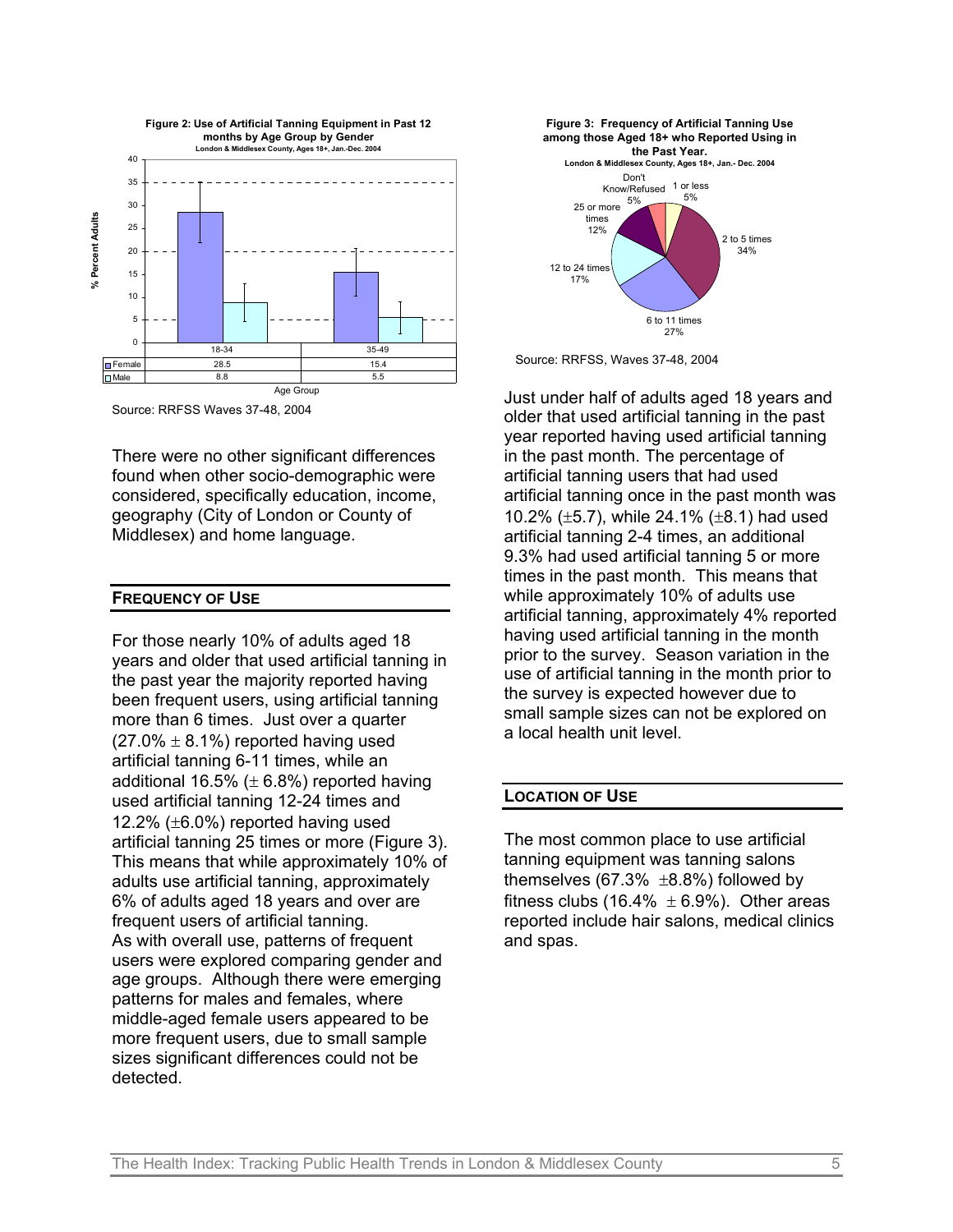#### **REASONS FOR USING**

The most common reasons identified for using artificial tanning equipment were to:

- "get a base tan"
- "look better", and
- "relax or feel better" (Figure 4).



Approximately a third  $(33.2\% \pm 8.9\%)$  of users identified that the response option to "tan without burning, to get a base tan or to prepare for a vacation" was a very important reason why they used artificial tanning equipment. To "look better, to look fit, to look healthy, or to improve appearance" was identified by 29.1% (±8.6%) of users while to "relax or feel better" was identified by 27.7%  $(\pm 8.4\%)$  or users. In addition to the misconception that artificial tanning can safely develop a base tan, a significant percentage of users identified other myths as important reasons why they used artificial tanning equipment including "to prevent cancer" (8.5% ±5.3%) and to boost their immune system  $(10.7\% \pm 5.8\%).$ 

#### **USE OF PROTECTIVE EYE EQUIPMENT**

Use of protective eyewear is mandated by the RED Act and operators are required to provide appropriate protective eye equipment for their clients. However, approximately 1 in every 10 users identified that they did not always use protective eyewear (10.1%  $\pm$  5.7%). Seven percent  $(7.3\% \pm 4.9\%)$  of users and therefore most of those that do not always used protective eyewear reported that they "never" use protective eyewear. Reasons given for not wearing protective eyewear included that "it was not provided", "to avoid tanning lines left on face" and "did not think it was necessary".

#### **SUMMARY AND IMPLICATIONS**

The use of artificial tanning equipment is not uncommon among residents of the City of London and Middlesex County. High levels of use were found in younger females and are consistent with the literature. Local anecdotal evidence indicates that younger females are being targeted through marketing by the artificial tanning industry. Concerted efforts should be made to reduce the current level of use of artificial tanning equipment in London & Middlesex. A rate of use in the last year of approximately 5% in those aged 18-34 years in London and Middlesex will mean the achievement of the Canadian Cancer Society's objective of a 75% reduction in the current use of young adults using artificial tanning equipment by the year 2020. Gender specific reductions of the same magnitude would mean targets of:

- 7% use among females aged 18-34, (a reduction of 75% in the current rate of 28.5%), and
- 2% among males aged 18-24 years old (a reduction of 75% in the current rate of 8.8%).

Measures of the frequency of use in the past year indicate that the rate of "heavy users" -those users that have used more than 25 times in the past year- may be lower in London & Middlesex (12.2%  $\pm 6.0\%$ ) than those rates found in Montreal. Quebec, nearly 10 years ago (29%). The frequency of use should be further examined with a larger sample size in relationship to the reason given for tanning.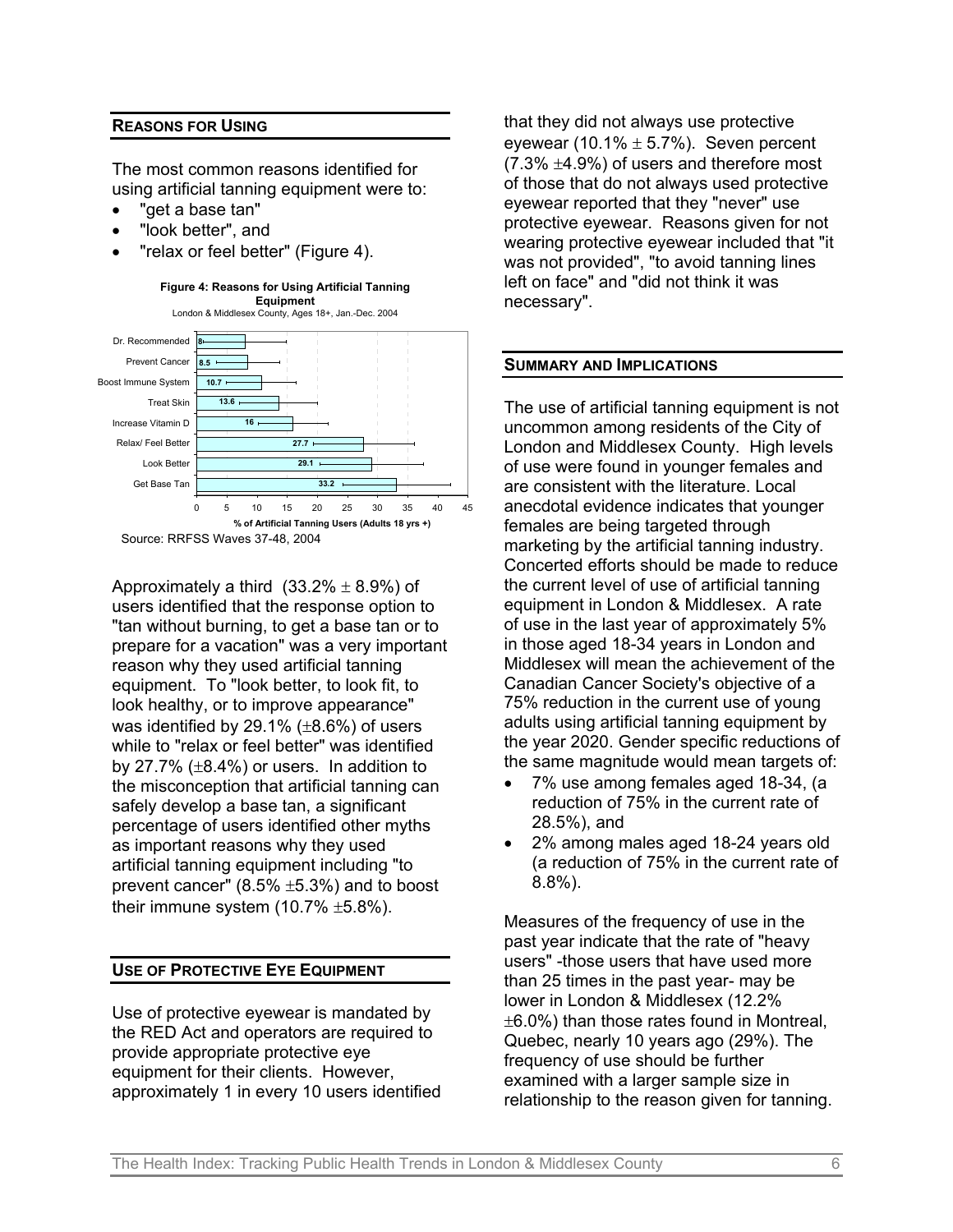Frequency of use may be related to underlying reasons or beliefs as to the benefits of artificial tanning. This was not investigated in this report. Regardless of the learning that may be gleaned from additional research, residents of the City of London and Middlesex County that use artificial tanning equipment have misconceptions about the underlying scientific principles of how artificial tanning works and the health risks involved.

Future public health initiatives should:

- Ensure the inclusion of public health goals related to the reduction of the exposure to UV radiation through the use of artificial tanning in any future direction setting. These goals need to take into consideration recent developments by the Canadian Cancer Society, World Health Organization and the implementation of the RED Act.
- Focus counter-measures and media messaging for younger women to create increased awareness on the risks of artificial tanning use and the misconceptions behind some of the common reasons for using. Efforts need to be sufficient to provide the necessary cultural shift required to encourage the population to adopt the attitude that the skin colour they were born with is beautiful.
- Ensure the artificial tanning industry is meeting regulatory requirements (including the use of protective eyewear).
- Advocate for provincial legislation that would support WHO recommendations and specifically limit risk behaviours in youth and young adults.
- Improve population-level monitoring systems to ensure the monitoring of change in key artificial tanning use indicators on RRFSS every two years. Survey modifications might include

limiting the upper age range for the artificial tanning questions to 59 years old and ensuring that skin colour is recorded for this module.

- Encourage the inclusion of artificial tanning use in youth surveys such as the "Ontario Student Drug Use Survey", another survey administered by the Institute for Social Research, York University.
- Encourage population health research on artificial tanning, including more advanced analysis of the RRFSS data.

# **METHODS**

# **Data Source**

All data are from the Rapid Risk Factor Surveillance System (RRFSS) and are collected for the MLHU (MLHU) by the Institute of Social Research, York University. Data were collected in a series of waves of monthly telephone surveys. Households were selected randomly from all households with telephones in London & Middlesex and respondents aged 18 and older were systematically selected from within each household for the adult that had the next birthday. Once an individual was identified as the person with the next birthday, every effort was made to complete the interview with the appropriate respondent. Although on average five calls were made to a single household, in order to complete the interview with the designated respondent, up to 14 call attempts was standard practice. Response rate was over 60% of eligible households. Questions related to respondent's use of artificial tanning equipment were incorporated into RRFSS in September 2003 and MLHU began collecting data using this module in January 2004 (Wave 37). The unweighted sample for questions related to artificial tanning use was 1,204 respondents from London and Middlesex surveyed from January 13, 2004 through to January 9, 2005.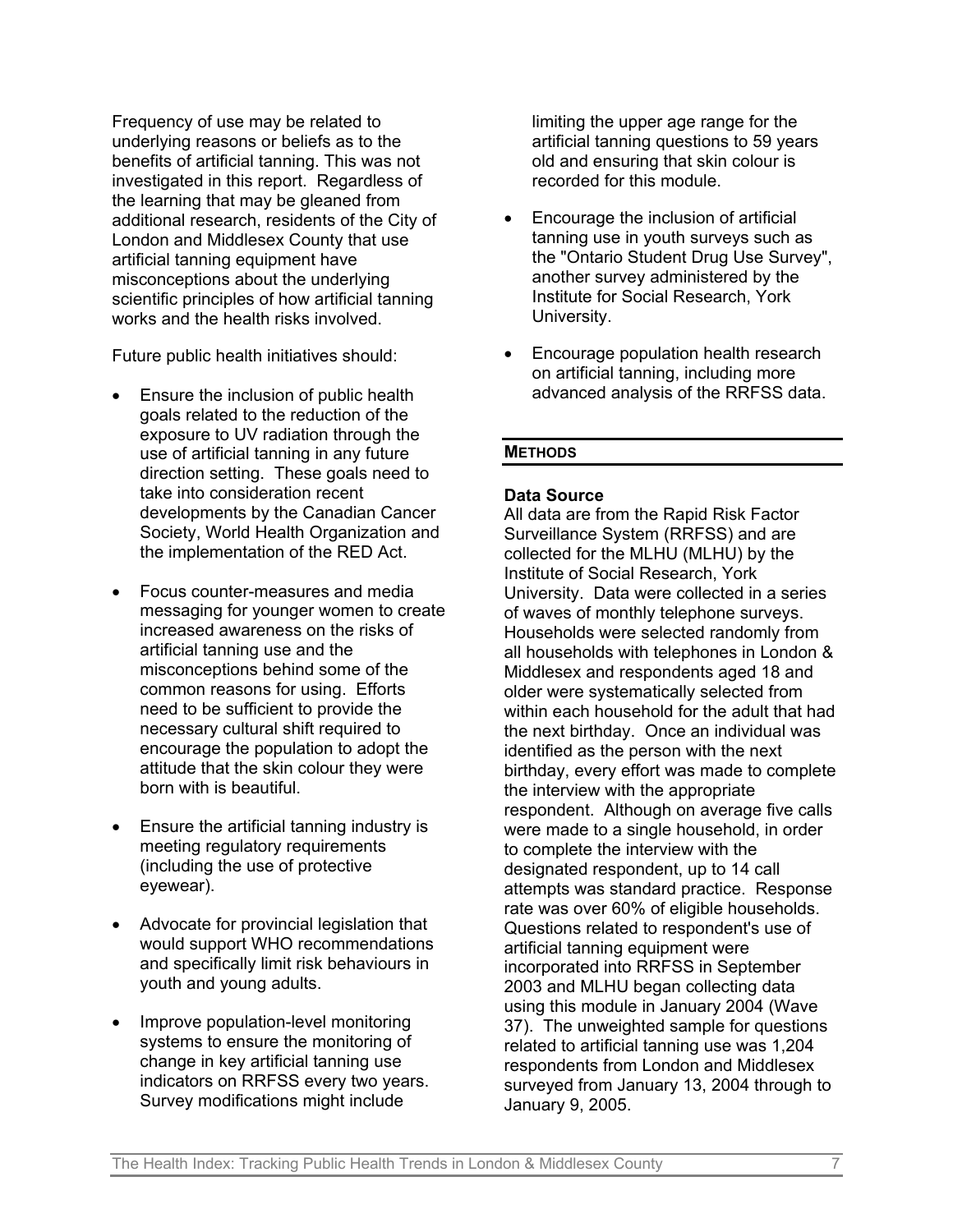#### **Analysis Approach**

Given that this survey is a random household survey, weights were applied to approximate a random individual survey. Those individuals that did not respond to any individual question were excluded prior to calculating percentages provided the non-response category represented less than 5% of the total respondents. All weighted percentages were provided with 95% confidence intervals. Bar charts include error bars illustrating 95% confidence intervals. Differences in percentages were considered significant at p<0.05. Results were considered unstable and subject to suppression if any of the following conditions existed: denominator of a rate was less than 30, numerator was less than 5 or coefficient of variation was greater than 33.3.

Where applicable, rates were analysed by gender, age group, education level, income, residence (City of London or County of Middlesex) and home language (English or not English).

#### **Questionnaire**

Module questions included:

#### **tan\_1**

During the past 12 months have you used any artificial tanning equipment such as a tanning bed, sunlamp or tanning light for any reason including medical reasons?

Interviewer: If required, tanning creams or lotions do NOT count as using artificial tanning equipment.

1 yes

3 yes, but R volunteers they use it for medical reasons

5 no

d don't know r refused

# **tan\_2**

In the past 12 months how many times have you used artificial tanning equipment?

Interviewer: If required, one tanning session would equal 1 time.

- 0 99 enter exact number of times
- 100 100 or more times d don't know r refused

# **tan\_3**

In the past MONTH how many times have you used artificial tanning equipment?

Interviewer: If required, one tanning session would equal 1 time.

- 0 39 enter exact number of times
- 40 40 or more times
- d don't know r refused

# **tan\_4**

I'm going to read you a list of some reasons that people use artificial tanning equipment.

Please tell me if each of these is a very important, somewhat important, or not a reason why you use artificial tanning equipment.

# **tan\_4a**

To treat a skin condition or other medical conditions?

# **tan\_4b**

To tan without burning, to get a base tan, or to prepare for a vacation?

# **tan\_4c**

To look better, to look fit, to look healthy, or to improve your appearance?

# **tan\_4d**

Because a doctor recommended it?

# **tan\_4e**

To relax or feel better?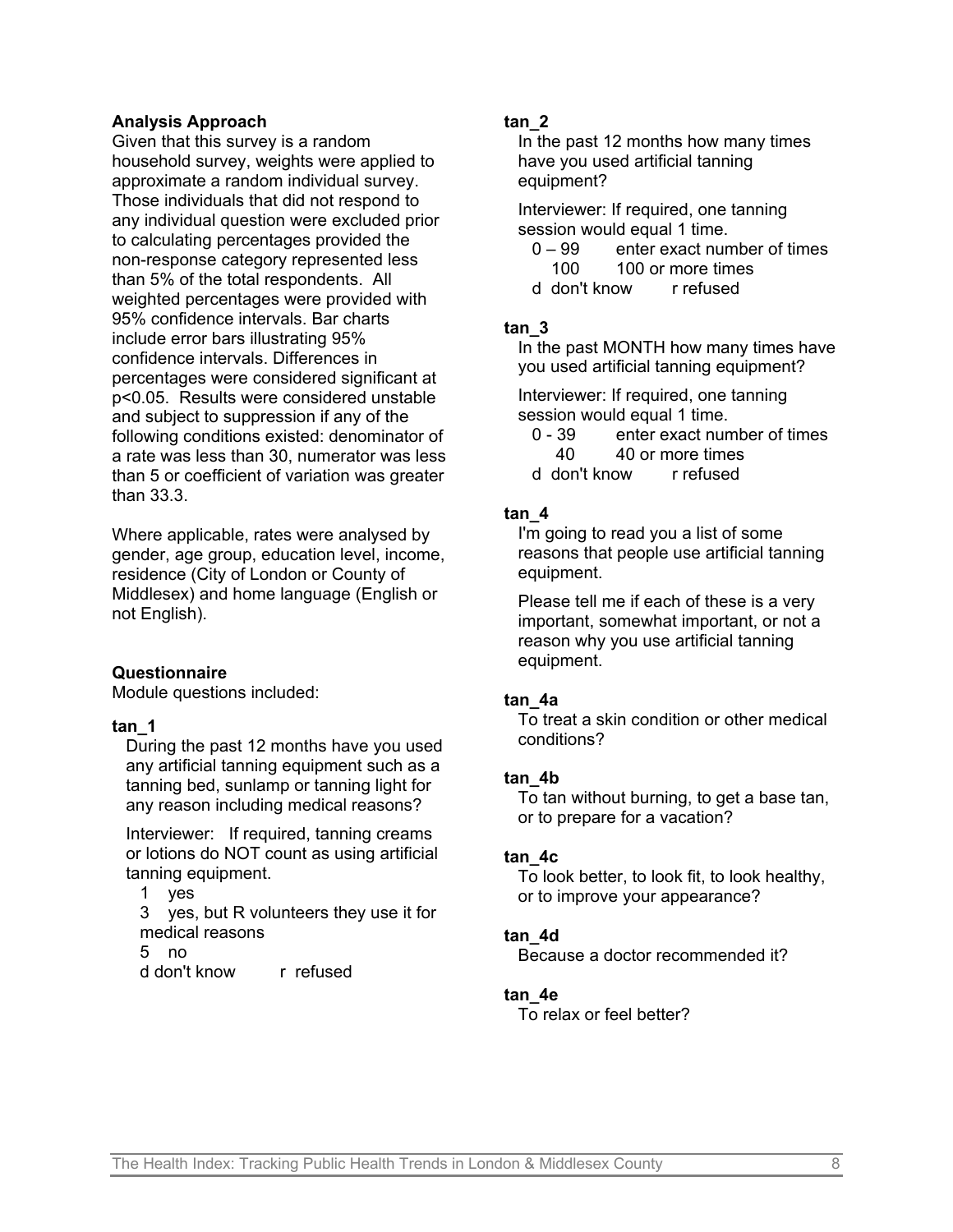### **tan\_4f**

To boost your immune system?

Interviewer:

If asked, it does not boost your immune system.

If asked, "Boosting your immune system means increasing your ability to stay healthy and fight off illness".

# **tan\_4g**

To prevent cancer?

Interviewer: if asked, it does not prevent cancer.

#### **tan\_4h**

To increase vitamin D?

#### **tan\_4i**

Is there any other reason you use artificial tanning equipment?

#### **tan\_4j**

Is this additional reason very important, somewhat important, or not a reason why you use artificial tanning equipment?

#### **tan\_5**

Where do you go to use artificial tanning equipment?

Interviewer: Do NOT read list. Enter 1 to all that apply.

@ 1 tanning salon/parlour/studio

@ 2 fitness club/health club/gym

@ 3 hair salon/beauty

parlour/esthetician or cosmetologist's studio

- @ 4 home
- @ 5 medical clinic
- @ 6 spa or resort
- @ 7 somewhere else
- d don't know r refused

**tan\_6** [# if more than one place is identified

in tan 5 series of questions] Where do you most often go to use

artificial tanning equipment?

- 1 Tanning salon/parlour/studio
- 2 Fitness club/health club/gym
- 3 Hair salon/beauty parlour/esthetician
- or cosmetologist's studio
- 4 Home
- 5 Medical clinic
- 6 Spa or resort
- 7 Other (specify)
- d don't know r refused

# **tan\_7**

[How often do you u](http://www.who.int/mediacentre/news/notes/2005/np07/en/index.html)se protective eyewear such as goggles when you use artificial tanning equipment? Would you say all of the time, most of the time, about half the time, less than half the time, or never or almost never?

- 1 all of the time
- 2 most of the time
- 3 about half the time
- 4 less than half the time
- 5 never or almost never
- 6 other (specify)
- d don't know r refused

#### **tan\_8**

You indicated that you don't wear protective eyewear all of the time. Why not?

@ 1 Protective eyewear/ goggles was not provided

@ 2 Goggles were broken

@ 3 Don't think its necessary/ Didn't

know I needed to use it

@ 4 Raccoon eyes/ appearance/

tanning lines left on face

- @ 5 Uncomfortable/ leaves red marks
- @ 6 Hygiene/ not sanitary
- @ 7 Use my own sunglasses
- @ 8 Other (specify)

d don't know r refused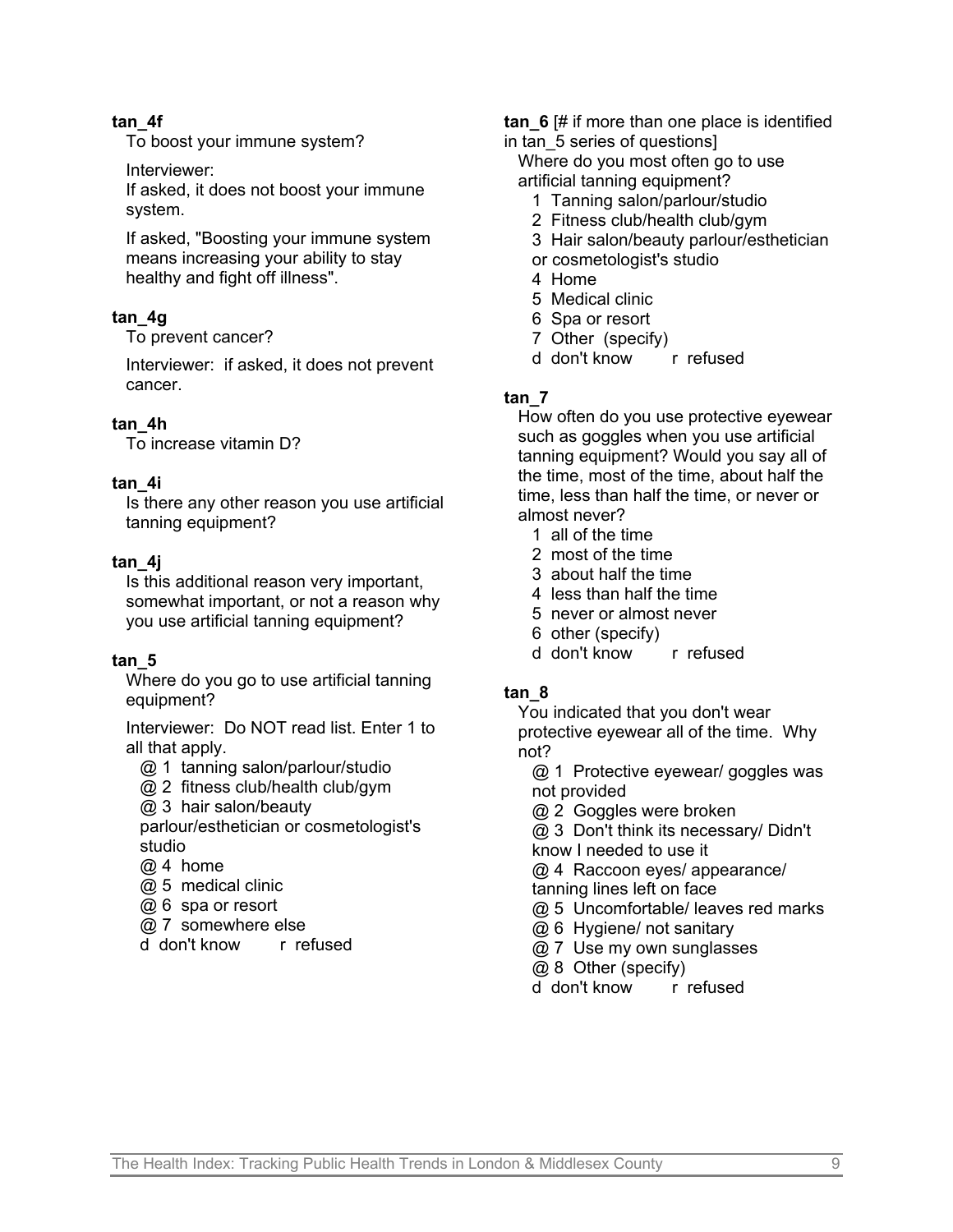#### **REFERENCES**

- 1. U.S. Department of Health and Human Services, Public Health Service, National Toxicology Program (2005). *Report on Carcinogens, Eleventh Edition*. Retrieved March 31, 2005, from http://ntp.niehs.nih.gov/ntp/roc/toc11.html
- 2. National Cancer Institute of Canada (2002). *Canadian Cancer Statistics 2002.* Toronto, Ontario 2002
- 3. World Health Organization (2003). *Artificial tanning sunbeds- risk and guidance.* Retrieved March 31, 2005, from http://www.who.int/uv/publications/sunbedpubl/en/
- 4. World Health Organization (2005, March 17) "The World Health Organization recommends that no pe[rson under the age of 18 sh](mailto:ruth.sanderson@mlhu.on.ca)ould use a sunbed". Retrieved March 31, 2005, from http://www.who.int/mediacentre/news/notes/2005/np07/en/index.html
- 5. deBlanc-Knowles J. Allen K. (2003, Sept.-Oct) Dangerous Tans *E: The Environmental Magazine.* Retrieved March 31, 2005 from http://www.findarticles.com/p/articles/mi\_m1594/is\_5\_14/ai\_108149583
- 6. Canadian Cancer Society and Cancer Care Ontario (2003, May 1) Targeting Cancer- an action plan for cancer prevention and detection. Cancer 2020 Background Report. Retrieved March 31, 2005 from http://www.cancercare.on.ca/pdf/Cancer2020BackgroundReportMay2003.pdf
- 7. Rhainds M., De Guire, L., Claveau J. A population-based survey on the use of artificial tanning devices in the Province of Quebec, Canada. *J. Am Acad Dermatol* 1999, 40:572-6.
- 8. Ontario Ministry of Health and Long Term (1997) *Mandatory Health Programs and Services Guidelines*. Toronto, ON: Queen's Printer for Ontario.
- 9. Middlesex-London Health Unit (1998, June) *Tanning Salon Survey.* London, ON: Author
- 10. Health Canada (2005, March7) Tanning Equipment Regulations Updated Press Release. Retrieved March 31, 2005 from http://www.hc-sc.gc.ca/english/media/releases/2005/2005\_11.htm